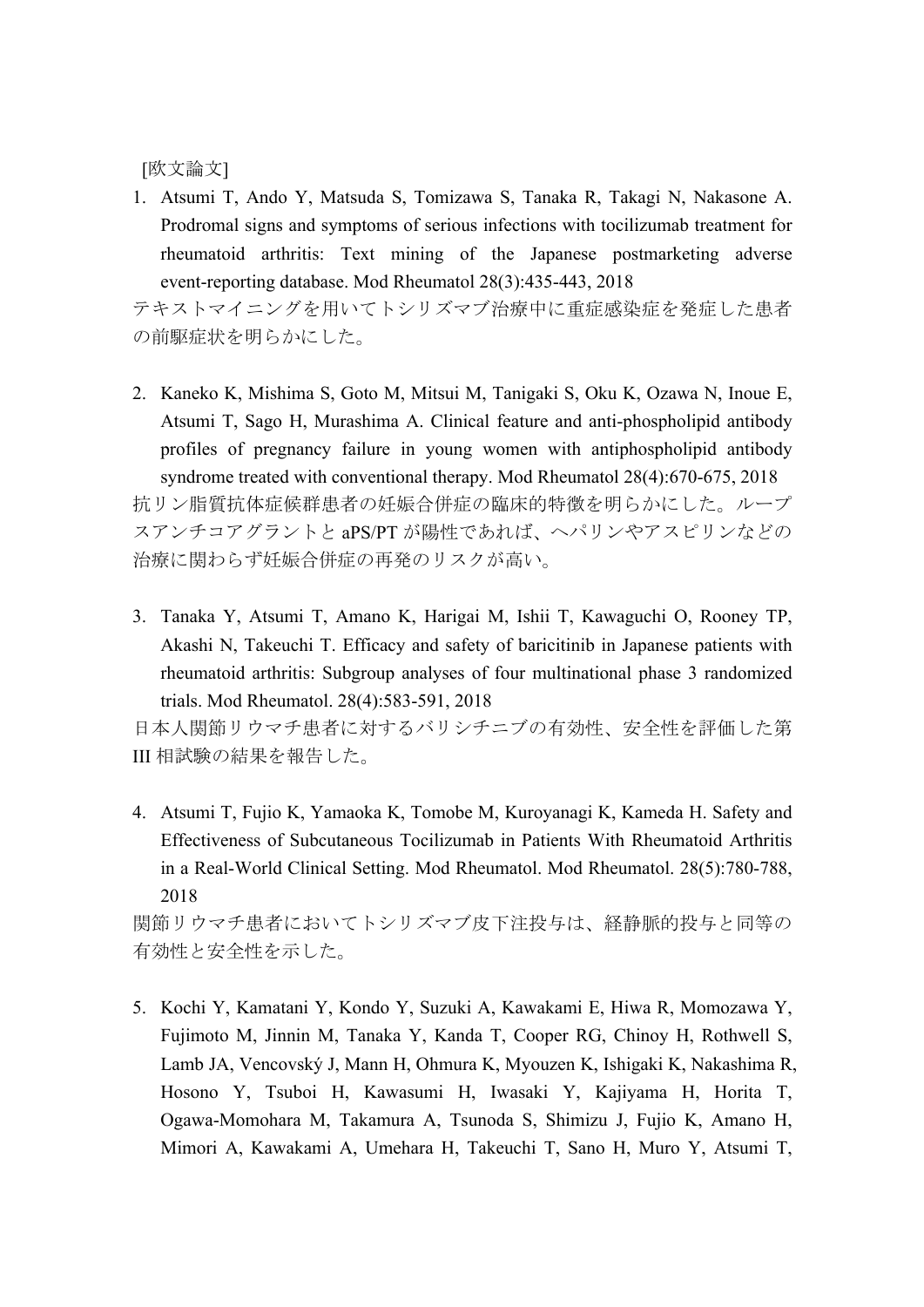Mimura T, Kawaguchi Y, Mimori T, Takahashi A, Kubo M, Kohsaka H, Sumida T, Yamamoto K. Splicing variant of WDFY4 augments MDA5 signalling and the risk of clnically amyopathic dermatomyositis. Ann Rheum Dis 77:602-11, 2018 筋炎患者のゲノムデータベースを用いて、WDFY4 の機能多型が CADM に関連 していることを発見した。

6. Fujimori M, Kamishima T, Kato M, Seno Y, Sutherland K, Sugimori H, Nishida M, Atsumi T. Composite assessment of power Doppler ultrasonography and MRI in rheumatoid arthritis: a pilot study of predictive value in radiographic progression after one year. Br J Radiol 91(1086):20170748, 2018

関節エコーと MRI を組み合わせて評価することで関節リウマチの骨破壊を予測 できることを明らかにした。

7. Mimori T, Harigai M, Atsumi T, Fujii T, Kuwana M, Matsuno H, Momohara S, Takei S, Tamura N, Takasaki Y, Yamamoto K, Ikeuchi S, Kushimoto S, Koike T. Safety and effectiveness of iguratimod in patients with rheumatoid arthritis: Final report of a 52-week, multicenter postmarketing surveillance study. Mod Rheumatol in press

イグラチモドの市販後調査データを用いて、52 週目の安全性と有効性を明らか にした。

8. Unlu O, Erkan D, Barbhaiya M, Andrade D, Nascimento I, Rosa R, Banzato A, Pengo V, Ugte A, Gerosa M, Ji L, Efthymiou M, Branch DW, de Jesus GR, Tincani A, Belmont HM, Fortin PR, Petri M, Rodriguez E, Pons-Estel GJ, Knight JS, Atsumi T, Willis R, Zuily S, Tektonidou MG. The impact of systemic lupus erythematosus on the clinical phenotype of antiphospholipid antibody positive patients: results from Antiphospholipid Syndrome Alliance for Clinical Trials and International Networking (APS ACTION) clinical database and repository. Arthritis Care Res (Hoboken) in press

APS ACTION を用いて抗リン脂質抗体陽性 SLE と原発性 APS の臨床像の違いを 明らかにした。

9. Watanabe H, Sada KE, Matsumoto Y, Harigai M, Amano K, Dobashi H, Fujimoto S, Usui J, Yamagata K, Atsumi T, Banno S, Sugihara T, Arimura Y, Matsuo S, Makino H. Association between reappearance of myeloperoxidase-antineutrophil cytoplasmic antibody and relapse in antineutrophil cytoplasmic antibody-associated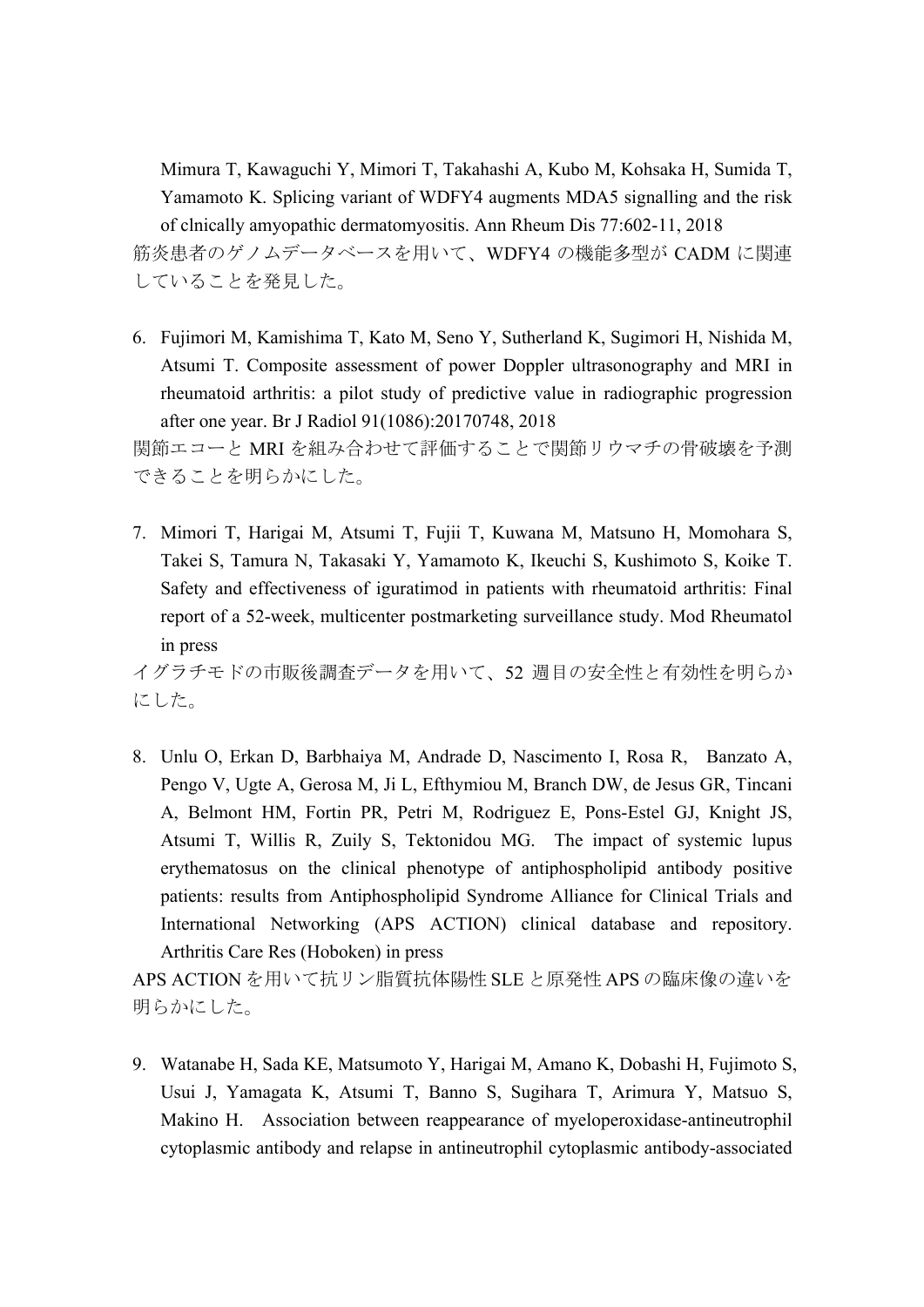vasculitis: Subgroup analysis of nationwide prospective cohort studies. Arthritis Rheumatol 70 (10):1626-1633, 2018

日本人 MPO-ANCA 血管炎患者のコホートを用いて、MPO-ANCA の再発リスク を明らかにした多施設共同研究

10. Kanda M, Atsumi T. Thrombopoietin mimetics for systemic lupus erythematosus with antiphospholipid antibodies should be discussed separately. Lupus 27(11):1876-1877, 2018

トロンボポエチン受容体作動薬を抗リン脂質抗体陽性 SLE に使用する場合は血 栓症にリスクが上がることを指摘したレター

11. de Jesús GR, Sciascia S, Andrade D, Nascimento IS, Rosa R, Barbhaiya M, Tektonidou M, Banzato A, Pengo V, Ji L, Meroni PL, Ugarte A, Cohen H, Branch DW, Andreoli L, Belmont HM, Fortin PR, Petri M, Rodriguez E, Cervera R, Knight JS, Atsumi T, Willis R, Erkan D, Levy RA. Factors associated with first thrombosis in patients presenting with obstetric antiphospholipid syndrome in APS Alliance for Clinical Trials & International Networking (APS ACTION) clinical database and repository: a retrospective study. BJOG. in press

APS ACTION を用いて妊娠合併症を持つ APS 患者の血栓発症の割合、リスク因 子を明らかにした。

12. Nishioka Y, Sonoda T, Shida H, Kusunoki Y, Hattanda F, Tanimura S, Uozumi R, Yamada M, Nishibata Y, Masuda S, Nakazawa D, Tomaru U, Atsumi T, Ishizu A. Detection of autoreactive Type II NKT Cells: A pilot study of comparison between healthy Individuals and patients with vasculitis. Cytometry A 93(11): 1157-1164, 2018

血管炎患者の末梢血に存在する自己反応生 NKT 細胞を検出するアッセイを確立 した。

13. Yamagata K, Usui J, Nagata M, Sugiyama H, Sada KE, Muso E, Harigai M, Amano K, Atsumi T, Fujimoto S, Yuzawa Y, Kobayashi M, Saito T, Ito T, Hirawa N, Homma S, Dobashi H, Tsuboi N, Ishizu A, Arimura Y, Makino H, Matsuo S. Histopathological classification of anti-neutrophil cytoplasmic antibody-associated glomerulonephritis in a nationwide Japanese prospective 2-year follow-up cohort study. Clin Exp Nephrol. in press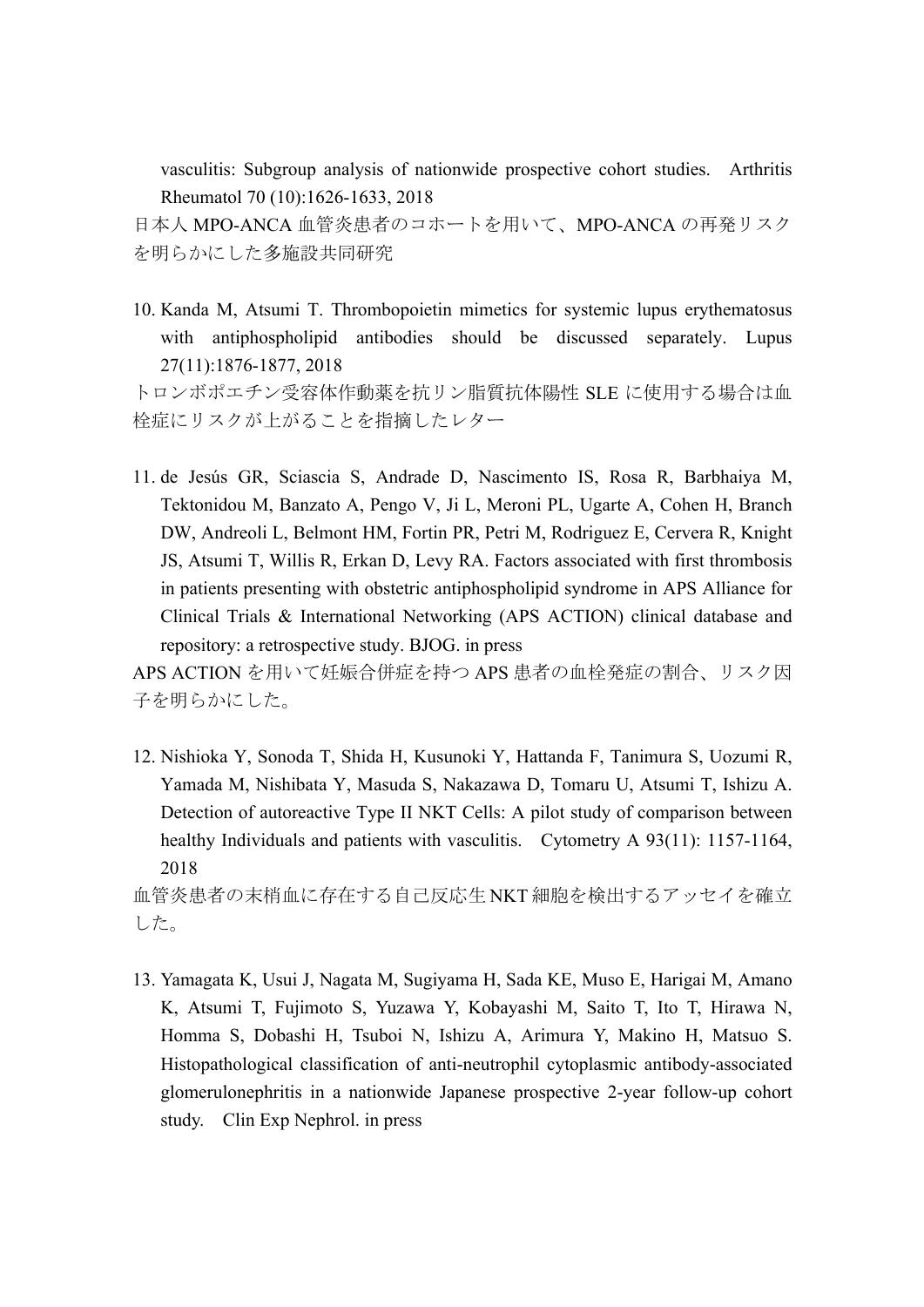ANCA 関連血管炎の日本人データベースを用いて、腎生検組織による組織分類 と ANCA 関連血管炎の予後について解析した。

- 14. Watanabe T, Fukae J, Fukaya S, Sawamukai N, Isobe M, Matsuhashi M, Shimizu M, Akikawa K, Tanimura K, Atsumi T, Koike T. Incidence and risk factors for reactivation from resolved hepatitis B virus in rheumatoid arthritis patients treated with biological disease-modifying antirheumatic drugs. Int J Rheum Dis. in press 関節リウマチ患者における B 型肝炎の再活性化の発生頻度およびリスク因子を 明らかにした。
- 15. Terao C, Yoshifuji H, Matsumura T, Naruse TK, Ishii T, Nakaoka Y, Kirino Y, Matsuo K, Origuchi T, Shimizu M, Maejima Y, Amiya E, Tamura N, Kawaguchi T, Takahashi M, Setoh K, Ohmura K, Watanabe R, Horita T, Atsumi T, Matsukura M, Miyata T, Kochi Y, Suda T, Tanemoto K, Meguro A, Okada Y, Ogimoto A, Yamamoto M, Takahashi H, Nakayamada S, Saito K, Kuwana M, Mizuki N, Tabara Y, Ueda A, Komuro I, Kimura A, Isobe M, Mimori T, Matsuda F. Geneteic deteminants and an epistasis of LILRA3 and HLA-B\*52 in Takayasu arteritis. Proc Natl Acad Sci U S A. in press

日本人高安動脈炎患者のゲノムを用いた多施設共同研究。HLA-B52 の発現に関 わる LILRA3 が新たな疾患感受性遺伝子として同定された。

16. Shimizu Y, Yasuda S, Kimura T, Nishio S, Kono M, Ohmura K, Shimamura S, Kono M, Fujieda Y, Kato M, Oku K, Bohgaki T, Fukasawa Y, Tanaka S, Atsumi T. Interferon-Inducible Mx1 protein is highly expressed in renal tissues from treatment-naïve lupus nephritis, but not in those under immunosuppressive treatment. Mod Rheumatol. 28(4):661-669, 2018

SLE 患者の末梢血、腎組織で Mx1 が高発現しており、治療で発現が低下するこ とを明らかにした。

17. Yasuda S. Emerging targets for the treatment of lupus erythematosus: There is no royal road to treating lupus. Mod Rheumatol*.* in press

SLE における新たな知見および治療薬についてまとめた総説。

- 18. Amengual O, Atsumi T. Antiphospholipid syndrome, "the best prophet of the future". Mod Rheumatol. 28(4):409-416, 2018
- 抗リン脂質抗体症候群の疫学、病態、治療についてまとめた総説。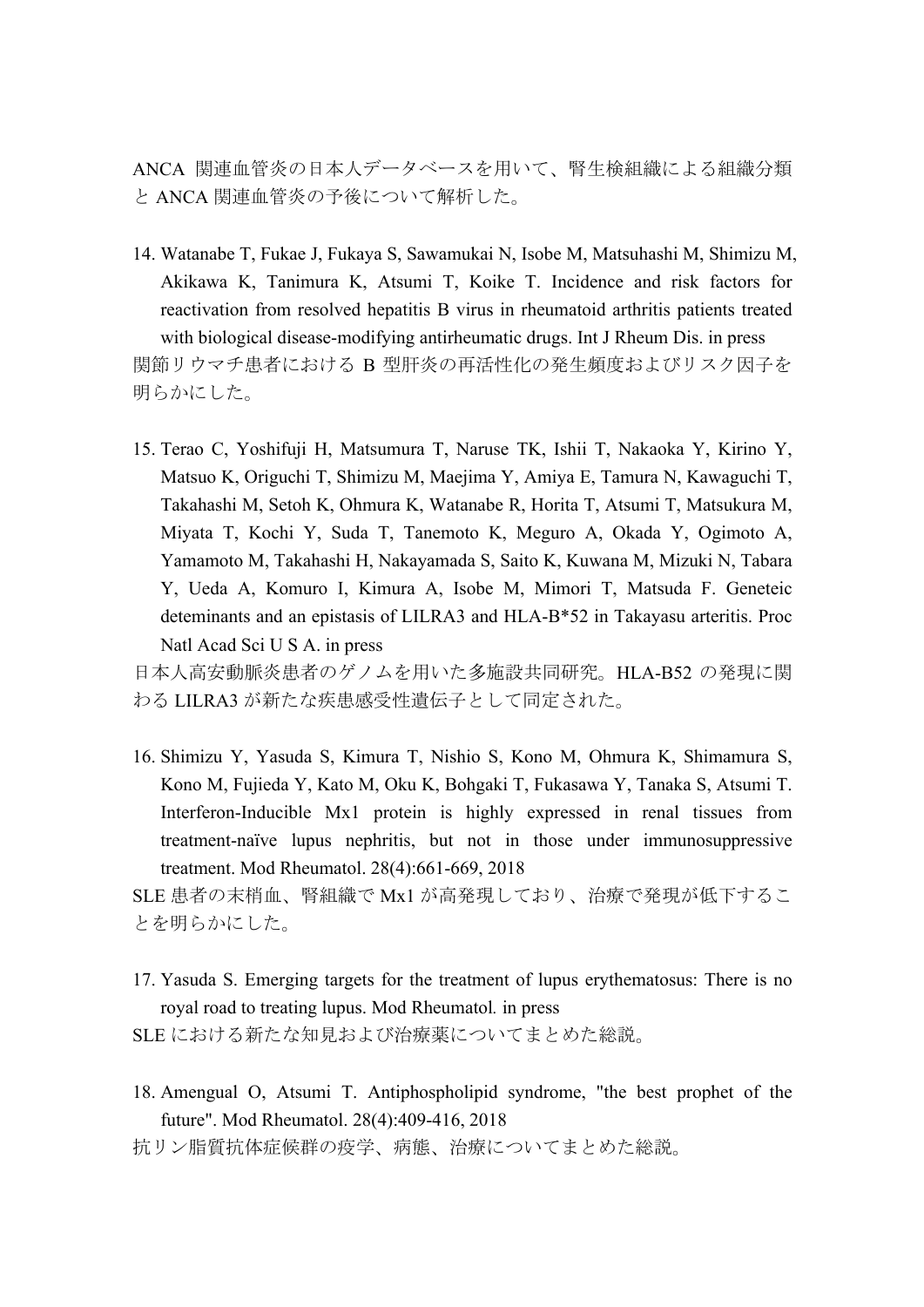19. Oku K, Atsumi T, Akiyama Y, Amano H, Azuma N, Bohgaki T, Asanuma YF, Horita T, Hosoya T, Ichinose K, Kato M, Katsumata Y, Kawaguchi Y, Kawakami A, Koga T, Kohsaka H, Kondo Y, Kubo K, Kuwana M, Mimori A, Mimori T, Mimura T, Murakami K, Nakano K, Nakayamada S, Ogishima H, Ohmura K, Saito K, Sano H, Shibuya M, Takahashi Y, Takasaki Y, Takeuchi T, Tamura N, Tanaka Y, Tsuboi H, Tsunoda S, Yukawa N, Yamakawa N, Yamamoto K, Sumida T. Evaluation of the alternative classification criteria of systemic lupus erythematosus established by Systemic Lupus International Collaborating Clinics (SLICC). Mod Rheumatol. 28(5):758-65, 2018

SLICC 分類基準が日本人 SLE の分類基準として妥当であるかを検討した多施設 共同研究であり、SLICC 分類基準は高い感度を示した。

20. Watanabe T, Oku K, Amengual O, Hisada R, Ohmura K, Nakagawa I, Shida H, Bohgaki T, Horita T, Yasuda S, Atsumi T. Effects of statins on thrombosis development in patients with systemic lupus erythematosus and antiphospholipid antibodies. Lupus 27:225-34, 2018

抗リン脂質抗体は SLE 患者における血栓症のリスクであり、スタチンが血栓発 症を抑制できることを明らかにした。

- 21. Kato M, Hisada R, Atsumi T. Clinical profiles and risk assessment in patients with antiphospholipid antibodies. Expert Rev Clin Immunol. in press
- 抗リン脂質抗体陽性患者の臨床的特徴と血栓リスク評価に関するレビュー
- 22. Kato M, Yasuda S, Atsumi T. The role of genetics and epigenetics in rheumatic diseases: Are they really a target to be aimed at? Rheumatol Int. 38(8):1333-1338, 2018
- リウマチ性疾患におけるゲノム、エピゲノムの役割に関するレビュー
- 23. Kato M, Atsumi T. Pulmonary arterial hypertension associated with connective tissue diseases: a review focusing on distinctive clinical aspects. Eur J Clin Invest. 48(2), 2018

結合組織病に伴う肺動脈性肺高血圧症に関するレビュー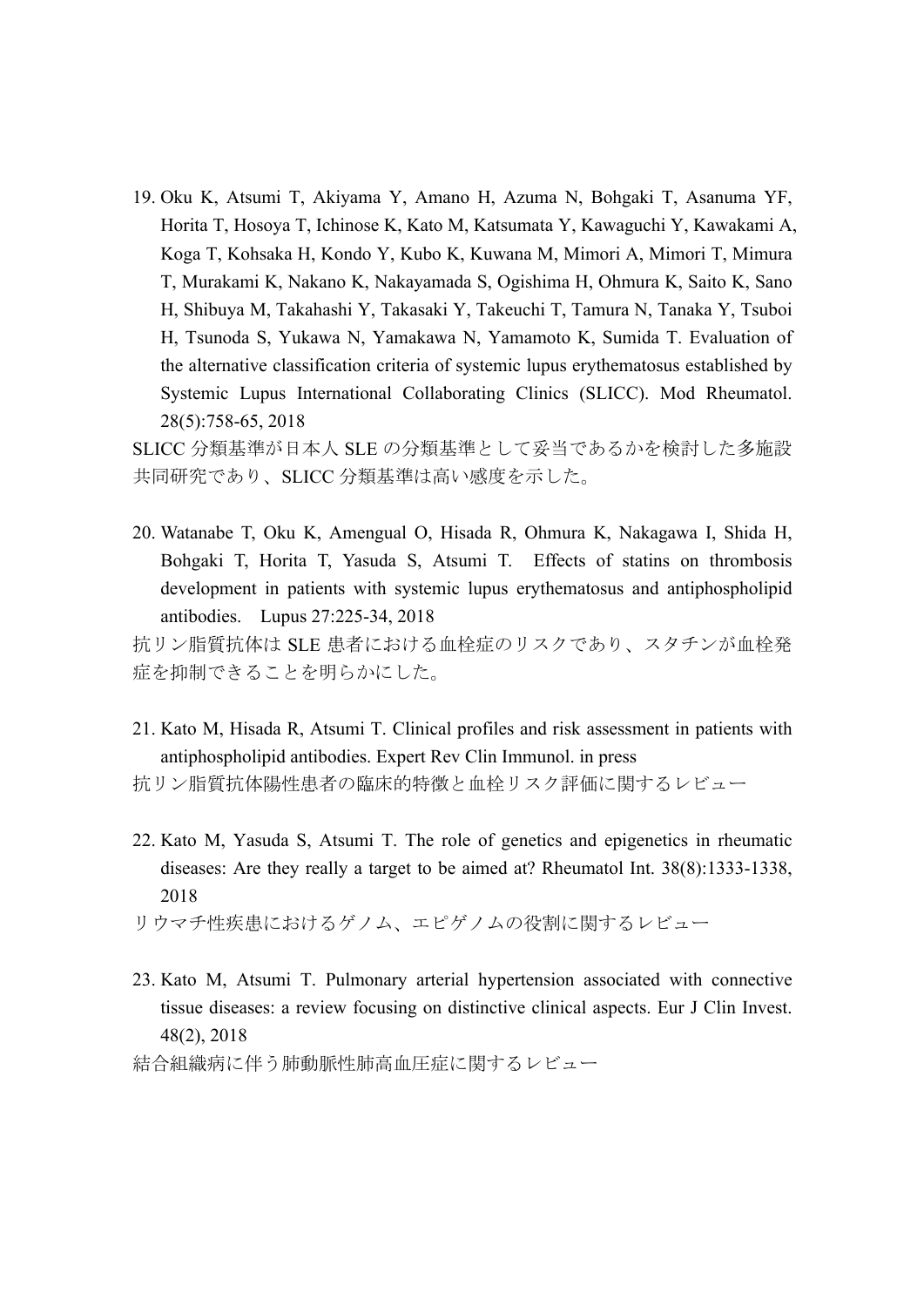24. Klein K, Kato M, Frank-Bertoncelj M, Kolling C, Ciurea A, Gay S, Ospelt C. Evaluating the bromodomain protein BRD1 as a therapeutic target in rheumatoid arthritis. Sci Rep. 24;8(1):11125, 2018

「Epigenetic Reader」の1つであるBRD1 (bromodomain protein 1) の機能抑制が関 節リウマチの治療となりうるか検証した。滑膜線維芽細胞においてBRD1をノッ クダウンすると細胞増殖が抑制されMMP1の発現が低下した。マクロファージに おいてBRD1をノックダウンするとLPS誘導性のTNFαの発現が低下した

25. Kaneko Y, Kato M, Tanaka Y, Inoo M, Kobayashi-Haraoka H, Amano K, Miyata M, Murakawa Y, Yasuoka H, Hirata S, Tanaka E, Miyasaka N, Yamanaka H, Yamamoto K, Takeuchi T; SURPRISE study group. Tocilizumab discontinuation after attaining remission in patients with rheumatoid arthritis who were treated with tocilizumab alone or in combination with methotrexate: results from a prospective randomised controlled study (the second year of the SURPRISE study). Ann Rheum Dis. 77(9):1268-1275, 2018

トシリズマブ療法後の関節リウマチ寛解維持率を評価した多施設共同前向きラ ンダム化比較試験。トシリズマブを 52 週間使用後メトトレキサートによる維持 療法を行うと 104 週の時点で 55%の患者において臨床的寛解が維持された。疾 患活動性が上昇した患者においてもトシリズマブを再度導入することによって 臨床的寛解を達成できた

26. Ohmura K, Kato M, Watanabe T, Oku K, Bohgaki T, Horita T, Yasuda S, Ito YM, Sato N, Atsumi T. Effect of combined treatment with bisphosphonate and vitamin D on atherosclerosis in patients with systemic lupus erythematosus: a propensity score-based analysis. Arthritis Res Ther.17;20(1):72, 2018

全身性エリテマトーデス患者において、ビスホスホネートとビタミン D の併用 療法が骨粗鬆症予防効果だけでなく動脈硬化予防効果も有することをプロペン シティスコアを用い示した

27. Mader S, Jeganathan V, Arinuma Y, Fujieda Y, Dujmovic I, Drulovic J, Shimizu Y, Sakuma Y, Stern JNH, Aranow C, Mackay M, Yasuda S, Atsumi T, Hirohata S, Diamond B. Understanding the antibody repertoire in Neuropsychiatric Systemic Lupus Erythematosus and Neuromyelitis Optica Spectrum Disorders: do they share common targets? Arthritis Rheumatol.70(2):277-286, 2018

精神神経ループス(NPSLE)で脊髄病変を認める患者が持つ自己抗体と視神経 脊髄炎(NMO)が持つ自己抗体の相違点について比較検討した報告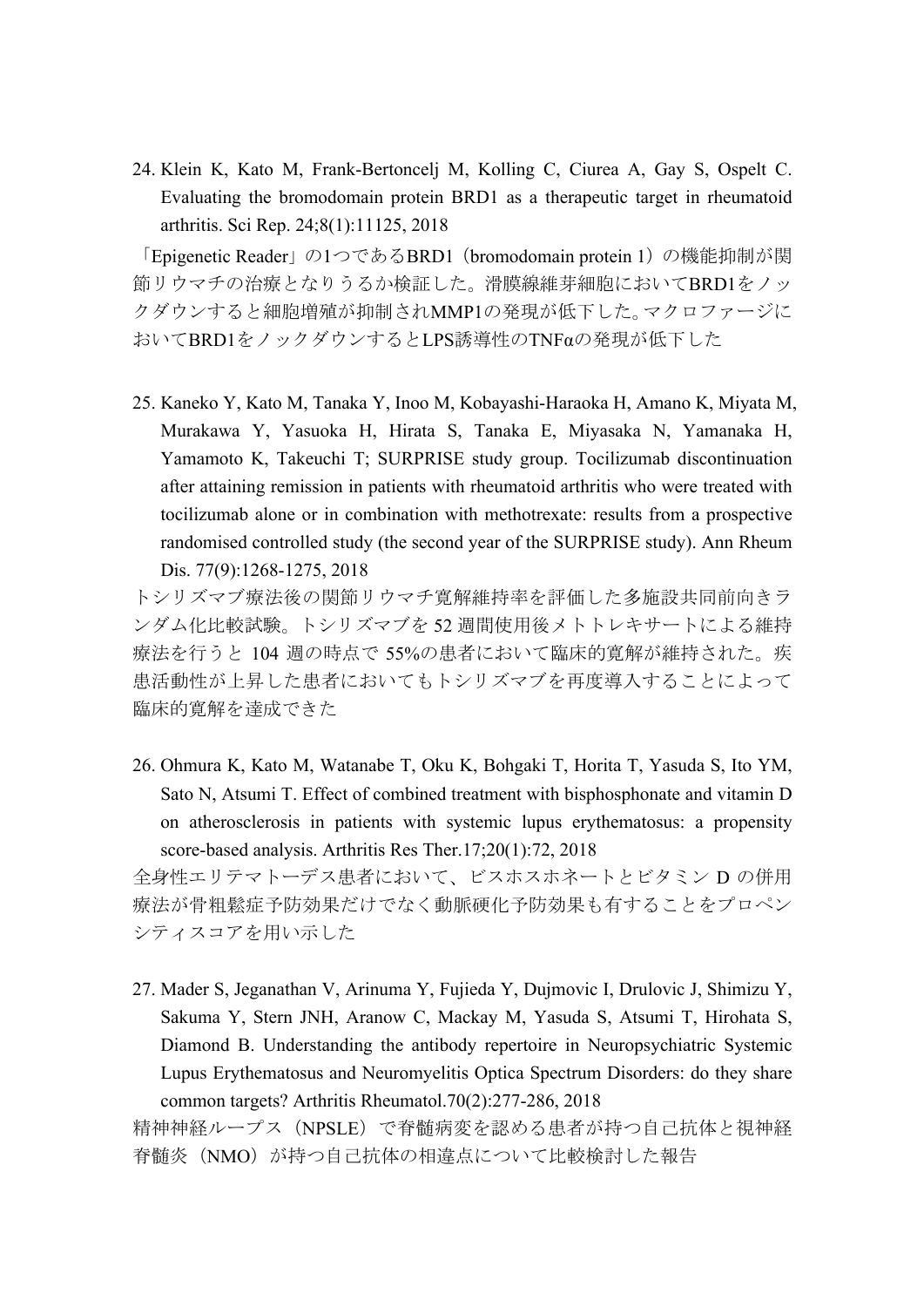28. Fujieda Y, Mader S, Jeganathan V, Arinuma Y, Shimizu Y, Kato M, Oku K, Minami A, Shimizu C, Yasuda S, Atsumi T. Clinical significance of anti-DNA/N-methyl-D-aspartate receptor 2 antibodies in de novo and post-steroid neuropsychiatric systemic lupus erythematosus. Int J Rheum Dis. in press

SLE 患者で認められるステロイド投与後の精神症状発症には、抗 DNA 抗体の力 価が高く、抗 DNA 抗体と Cross reactivity を持つ抗 NMDA 受容体抗体の割合が 多い患者に発症リスクがあることを明らかにした

29. Nestor J, Arinuma Y, Huerta TS, Kowal C, Nasiri E, Kello N, Fujieda Y, Bialas A, Hammond T, Sriram U, Stevens B, Huerta PT, Volpe BT, Diamond B. Lupus antibodies induce behavioral changes mediated by microglia and blocked by ACE inhibitors. J Exp Med. in press

NPSLE のモデルマウスで認められる神経突起の数の減少は、C1q と HMGB1 を 介した microglia の貪食が関与しており、ACE 阻害薬によりその貪食を抑えるこ とができる

- 30. Fujieda Y, Amengual O, Atsumi T. Pathogenic role of antiphospholipid antibody. Lupus. 27(13):2012-2013, 2018
- 抗リン脂質抗体症候群の病態に関する新しい知見について概説した
- 31. Kono Michihito, Yoshida N, Maeda K, Tsokos GC. Transcriptional factor ICER promotes glutaminolysis and the generation of Th17 cells. Proc Natl Acad Sci U S A. 115(10):2478-2483, 2018.

転写因子であるICERがGlutaminase 1のプロモータ領域に結合し遺伝子発現を亢 進することで、Th17細胞のグルタミノライシスを亢進させ、その分化を促進し ていることを示した。

32. Kobayashi Y, Kamishima T, Sugimori H, Ichikawa S, Noguchi A, Kono Michihito, Iiyama T, Sutherland K, Atsumi T, Quantification of hand synovitis in rheumatoid arthritis: arterial mask subtraction reinforced with mutual information can improve accuracy of pixel by pixel time-intensity curve shape analysis in dynamic MRI. J Magn Reson Imaging. in press

関節リウマチ患者の手の造影MRIの新たな滑膜炎の定量法を示した論文。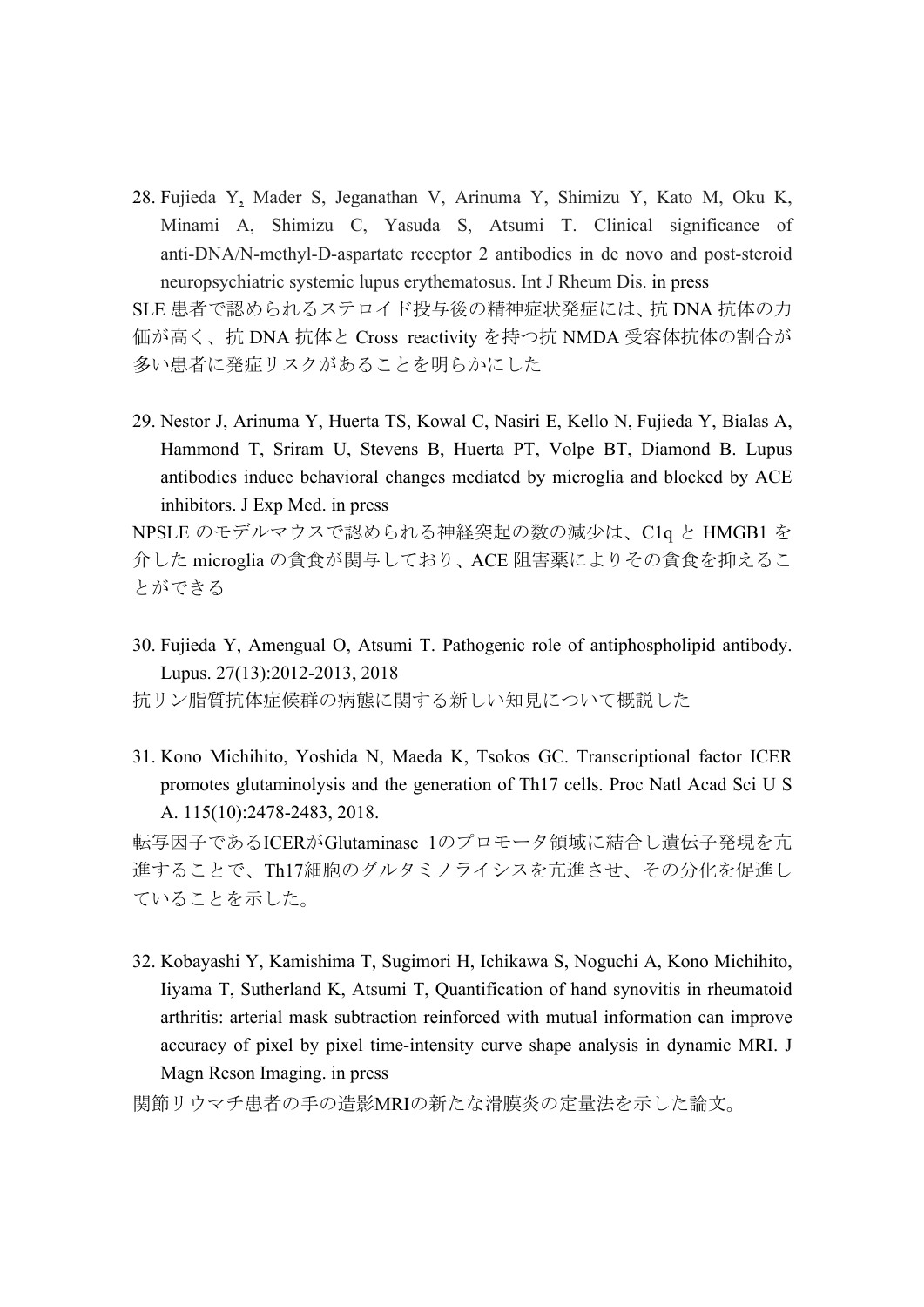33. Maeda K, Otomo K, Yoshida N, Abu-Asab M, Ichinose K, Nishino T, Kono Michihito, Ferretti A, Maruyama S, Bickerton S, Fahmy T, Bhargava R, Tsokos MG, Tsokos GC, CaMK4 compromises podocyte function in autoimmune and non-autoimmune kidney disease. J Clin Invest. 128(8):3445-3459, 2018.

ループス腎炎、巣状糸球体硬化症、LPSモデル、アドリアマイシンモデルでポド サイトのCaMK4が異常発現しており、その阻害薬の投与によりポドサイトの障 害が軽減できることを示した。

34. Karampetsou MP, Comte D, Suárez-Fueyo A, Katsuyama E, Yoshida N, Kono Michihito, Kyttaris VC, and Tsokos GC, SLAMF1 engagement inhibits T cell-B cell interaction and diminishes IL-6 production and plasmablast differentiation in systemic lupus erythematosus, Arthritis Rheum. in press

SLEにおいて、SLAMF1抗体がT細胞B細胞の相互作用を抑制し、B細胞のIL-6産 生や形質細胞への分化を抑制することを示した。

35. Kono Michihito, Yoshida N, Maeda K, Skinner N, Pan W, Kyttaris V, Tsokos MG, Tsokos GC. Pyruvate dehydrogenase phosphatase catalytic subunit 2 limits Th17 differentiation. Proc Natl Acad Sci U S A. 115(37):9288-9293, 2018

Pyruvate dehydrogenase phosphatase catalytic subunit 2(PDP2)はSLE患者のTh17細胞 で発現が低下していた。PDP2の低下は解糖系、乳酸の産生を亢進させることで Th17分化を促進する。PDP2の強制発現でSLE患者のTh17分化は抑制された。

36. Nakamura H, Shimamura S, Yasuda S, Kono M, Kono M, Fujieda Y, Kato M, Oku K, Bohgaki T, Shimizu T, Iwasaki N, Atsumi T. Ectopic RASGRP2 (CalDAG-GEFI) expression in rheumatoid synovium contributes to the development of destructive arthritis. Ann Rheum Dis. in press

関節リウマチ患者の滑膜にRASGRP2が高発現していること、また遊走能やIL-6 産生を通じて病態形成に関与していることを報告した。

37. Nakamura H, Oku K, Amengual O, Ohmura, K, Fujieda Y, Kato M, Bohgaki T, Yasuda S, Atsumi T. First-line, non-criterial antiphospholipid antibody testing for the diagnosis of antiphospholipid syndrome in clinical practice: a combination of anti-beta2-glycoprotein I domain I and anti-phosphatidylserine/prothrombin complex antibodies tests. Arthritis Care Res (Hoboken). 70(4): 627-34, 2018.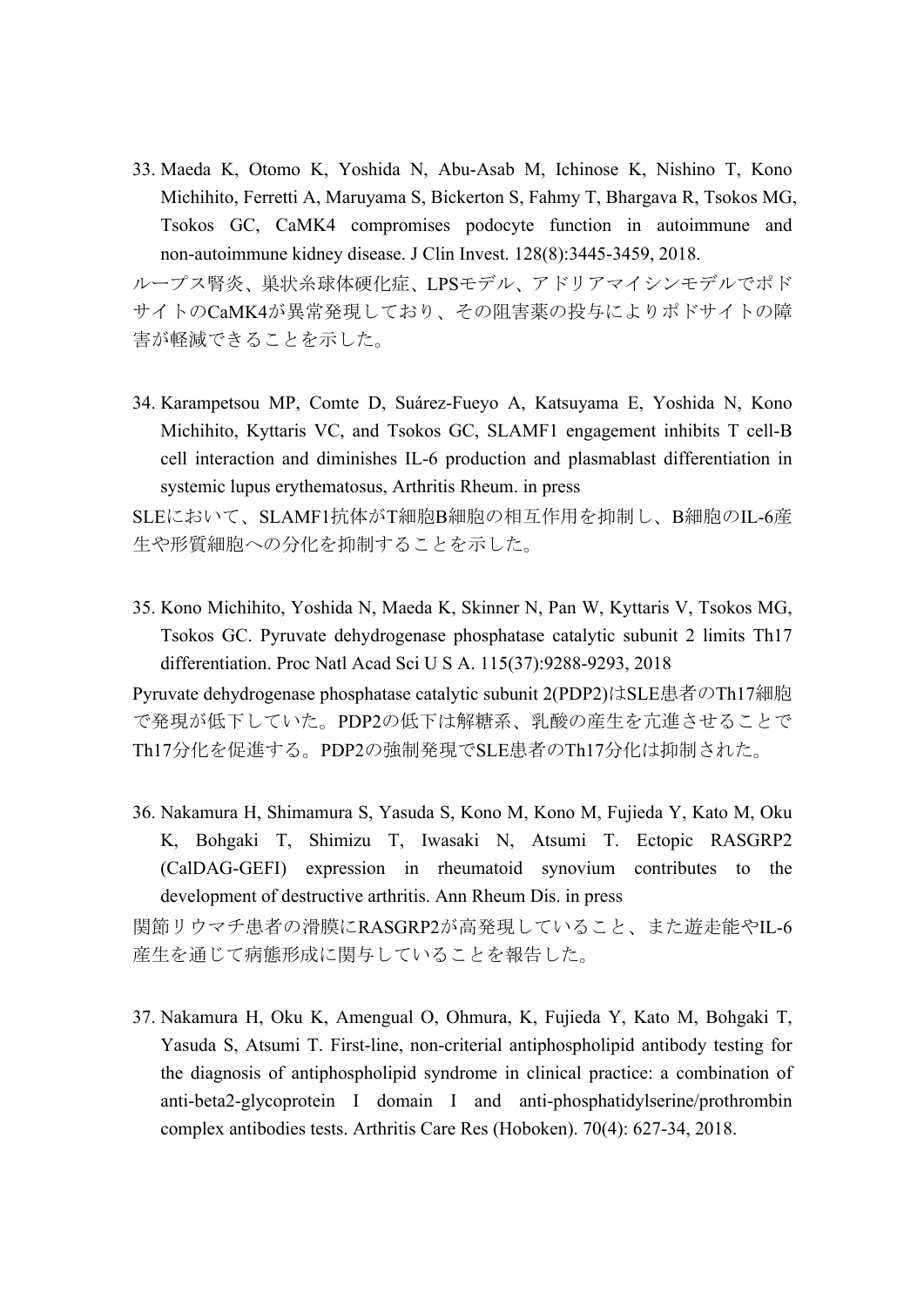抗リン脂質抗体症候群に対する抗β2GPIドメインI抗体とホスファチジルセリン 依存性抗プロトロンビン抗体の診断能について評価した

- 38. Nakamura H, Oku K, Ogata Y, Ohmura K, Yoshida Y, Kitano E, Fujieda Y, Kato M, Bohgaki T, Amengual O, Yasuda S, Fujimura Y, Seya T, Atsumi T. Alternative pathway activation due to low level of complement factor H in primary antiphospholipid syndrome. Thromb Res. 164: 63-8, 2018.
- 抗リン脂質抗体症候群におけるH因子の低下を報告した。
- 39. Nakamura H, Odani T, Yasuda S, Noguchi A, Fujieda Y, Kato M, Oku K, Bohgaki T, Sugita J, Endo T, Teshima T, Atsumi T. Autologous haematopoietic stem cell transplantation for Japanese patients with systemic sclerosis: long-tern follow-up on a phase II trial and treatment-related fatal cardiomyopathy. Mod Rheumatol. 28(5): 879-84, 2018.
- 日本人の強皮症患者に対する末梢血幹細胞移植の成績について報告した。
- 40. Nakamura H, Kato M, Noguchi A, Ohira H, Tsujino I, Atsumi T. Efficient detection of pulmonary arterial hypertension using serum haptoglobin level and cardiac MRI in patients with connective tissue diseases: a pilot study. Clin Exp Rheumatol. 36(2): 345-6,2018.

血清ハプトグロビン値と心臓MRIを組み合わせた新しい膠原病性肺動脈性肺高 血圧症のスクリーニング方法について提案した。

41. Nakamura H, Fujieda Y, Yasuda S, Nakai M, Atsumi T. Remission of Nephrotic Syndrome after Therapy for Chronic Hepatitis C Infection in a Patient with Systemic Lupus Erythematosus. Ann Intern Med. 4; 169(5):352-353,2018.

C型肝炎合併ループス腎炎の治療経過を通じて、ループス腎炎の病態形成におけ る1型インターフェロンの役割について考察した。

42. Nakamura H, Takeda T. Low back pain with radiographic change in sacroiliac joints mimicking spondyloarthritis. J Clin Rheumatol. in press

脊椎関節炎と鑑別が必要となる硬化性腸骨骨炎と仙腸関節の結晶性関節炎のX 線所見を報告した。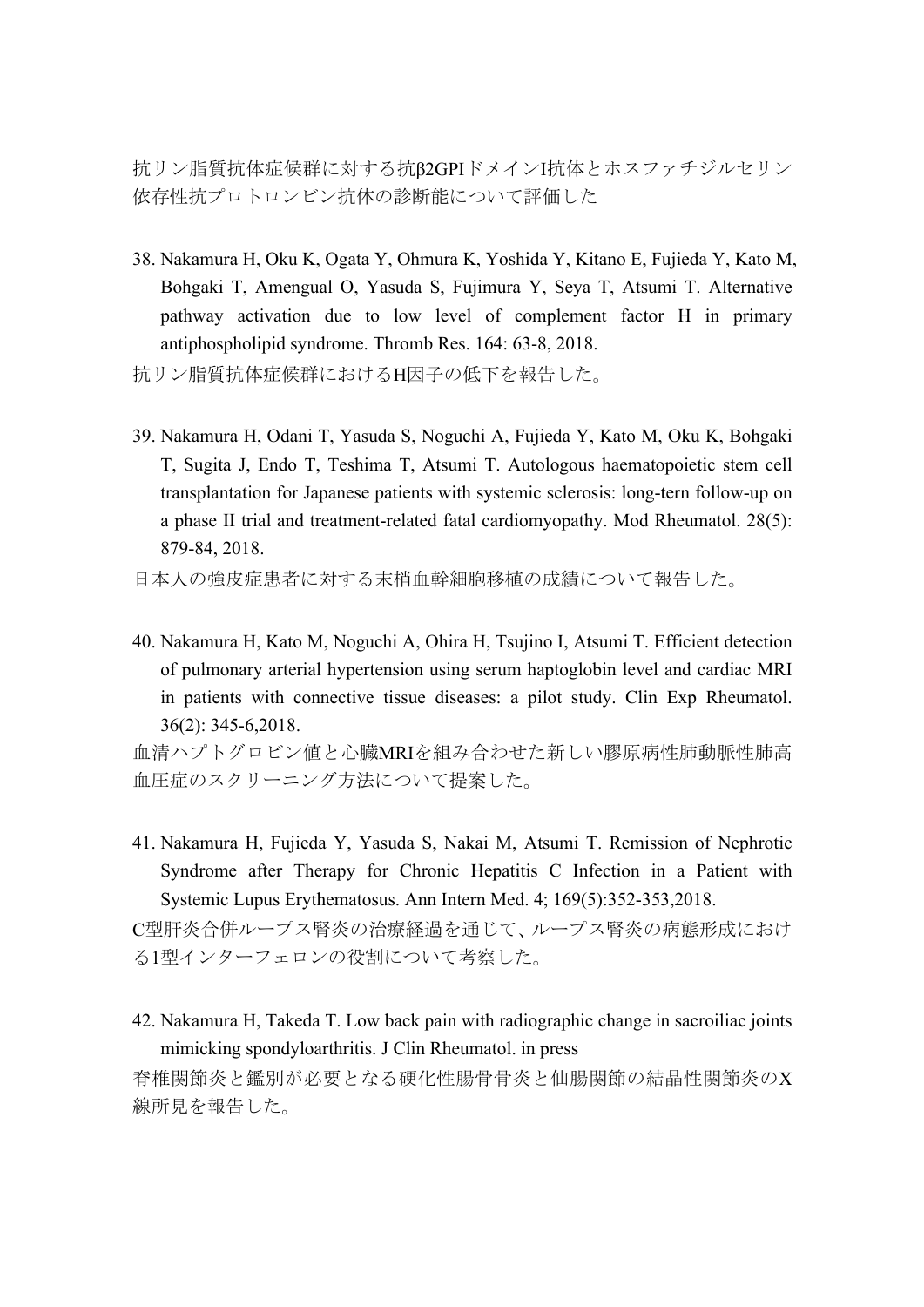43. Nakamura H, Fujieda Y, Kato M, Atsumi T. Kasabach-Merritt Phenomenon with Concurrent Appearance of Antiphospholipid Antibodies in a Patient with Giant Liver Hemangioma. Rheumatology Advances in Practice. in press

巨大肝血管腫に生じたカサバッハ・メリット症候群の経過を通じて、抗リン脂 質抗体の産生機序および病原性について考察した。

44. Hisada R, Kato M, Ohnishi N, Sugawara E, Fujieda Y, Oku K, Bohgaki T, Amengual O, Yasuda S, Atsumi T. Antiphospholipid score is a novel risk factor for idiopathic osteonecrosis of the femoral head in patients with systemic lupus erythematosus. Rheumatology (Oxford). in press.

aPL スコア高値が SLE 患者における大腿骨頭壊死発生のリスク因子であること を示した。

45. Tanimura S, Kato M, Abe N, Ohira H, Tsujino I and Atsumi T. Successful treatment of tocilizumab-resistant large vessel pulmonary arteritis with infliximab. Immunological Medicine. 41(1): 39-42, 2018.

トシリズマブ抵抗性大血管炎にインフリキシマブが効果的であった症例報告

46. Kono Michihiro, Kurita T, Yasuda S, Kono Michihito, Fuijieda Y, Bohgaki T, Katsuyama T, Tsokos GC, Moulton VR and Atsumi T. Decreased expression of Serine/arginine-rich splicing factor 1 in T cells from patients with active systemic lupus erythematosus accounts for reduced expression of RasGRP1 and DNA methyltransferase 1. Arthritis Rheumatol. 70(12): 2046-2056, 2018

全身性エリテマトーデス患者T細胞におけるSRSF1の発現低下がRasGRP1のスプ ライシング異常を介してT細胞機能異常の要因となり得ることを報告した。

47. Kono Michihiro, Yasuda S, Kono Michihito, Atsumi T. Tocilizumab reduced production of systemic sclerosis-related autoantibodies and anti-cyclic citrullinated protein antibodies in two patients with overlapping systemic sclerosis and rheumatoid arthritis. Scand J Rheumatol 47:248-50, 2018

強皮症合併の関節リウマチ患者にトシリズマブを投与すると自己抗体が低下す ることを報告した。

48. Ohnishi N, Fujieda Y, Hisada R, Nakamura H, Kato M, Oku K, Bohgaki T, Amengual O, Yasuda S, Atsumi T. Efficacy of dual antiplatelet therapy for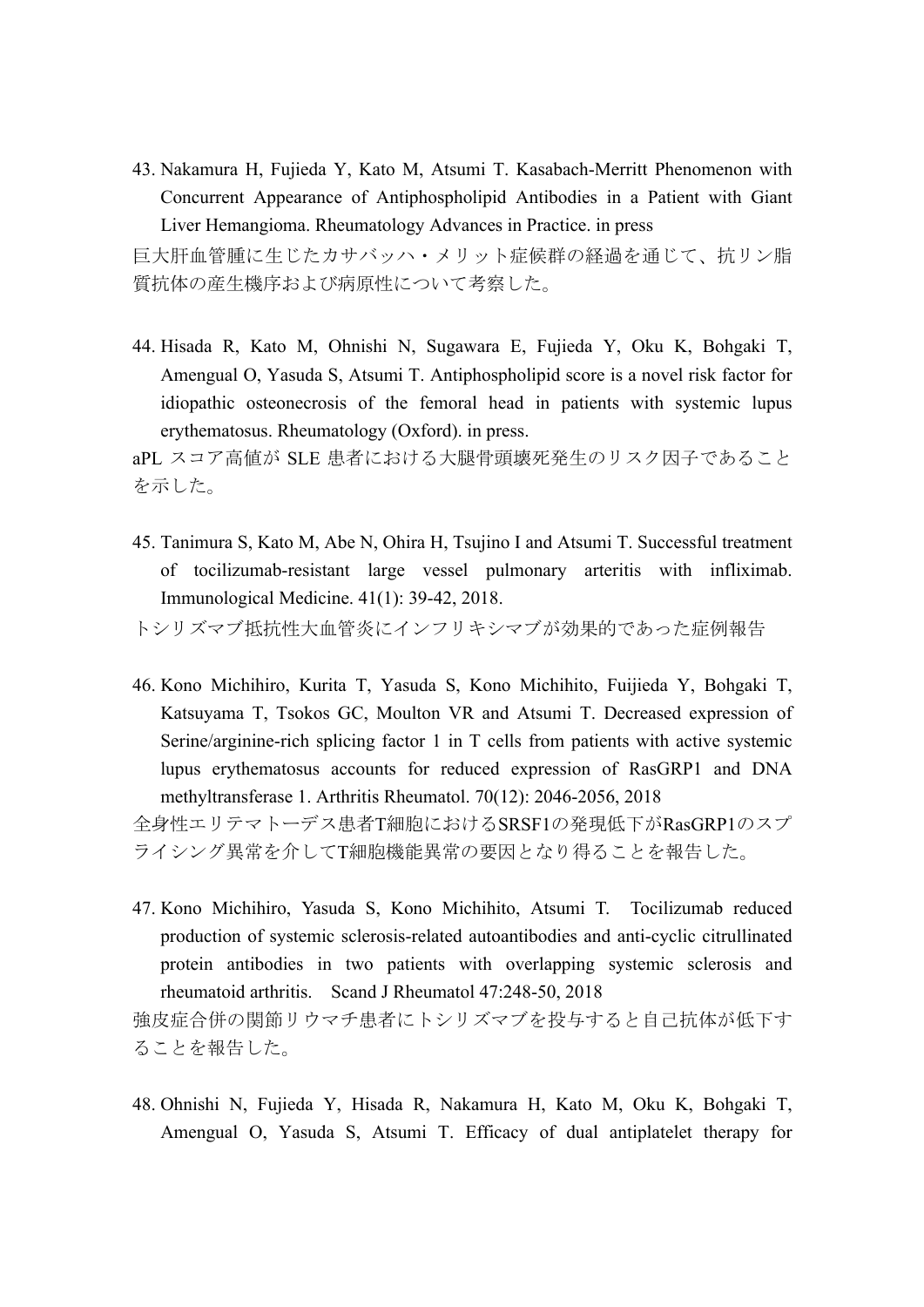preventing recurrence of arterial thrombosis in patients with antiphospholipid syndrome. Rheumatology (Oxford). in press.

動脈血栓症後の抗リン脂質抗体症候群患者における抗血小板薬二剤併用療法の 血栓症再発予防効果を報告した。

49. Abe N, Kudo T, Jodo S. Elderly-onset varicella pneumonia in a patient with rheumatoid arthritis taking tofacitinib. Arthritis Rheumatol. 70(8):1233, 2018.

JAK 阻害薬トファシチニブ内服中に水痘肺炎を発症した高齢女性の症例報告。

50. Abe N, Fujieda Y, Nagaoka K, Ohkusu M, Yasuda S, Kamei K, Atsumi T. Disseminated cryptococcosis with bronchiolitis and cellulitis. Am J Repir Crit Care Med. in press

免疫抑制療法中の全身性エリテマトーデス患者に発症したクリプトコッカス細 気管支炎の症例報告であり、通常結節病変を示す肺クリプトコッカス症の病変 としての新規性を示した。

51. Abe N, Oku K, Amengual O, Fujieda Y, Kato M, Bohgaki T, Yasuda S, Mori R, Morishita E, Suzuki-Inoue K, Atsumi T. Potential therapeutics for antiphospholipid antibody associated thrombocytopenia: a systematic review and meta-analysis. Mod Rheumatol. in press.

抗リン脂質抗体関連血小板減少症の治療法に関するシステマティックレビュー。

- 52. Karino K, Fujieda Y, Kawamura T, Abe N, Shimoyama S, Kono M, Kato M, Yasuda S, Atsumi T. "Anti-TIF1γ antibody predicted malignancy of thymic tumor with dermatomyositis as an "autoimmune tumor marker"; a case report" Medicine (Baltimore). in press
- 抗TIF1γ抗体はautoimmune tumor markerであることを提唱した症例報告。

[欧文著書]

- 1. Yasuda S. Prognosis of Neuropsychiatric Systemic Lupus Erythematosus. In: Hirohata S, editor. Neuropsychiatric Systemic Lupus Erythematosus – Pathogenesis, Clinical Aspects and Treatment. Switzerland: Springer 169-183. 2018
- 2. Oku K. Chapter2 How should we test and assess antiphospholipid antibodies? Antiphospholipid Antibodies(APLA): Types and Functions in Health and Disease, Luke E. Ward (editor), NOVA publisher, ebook, 2018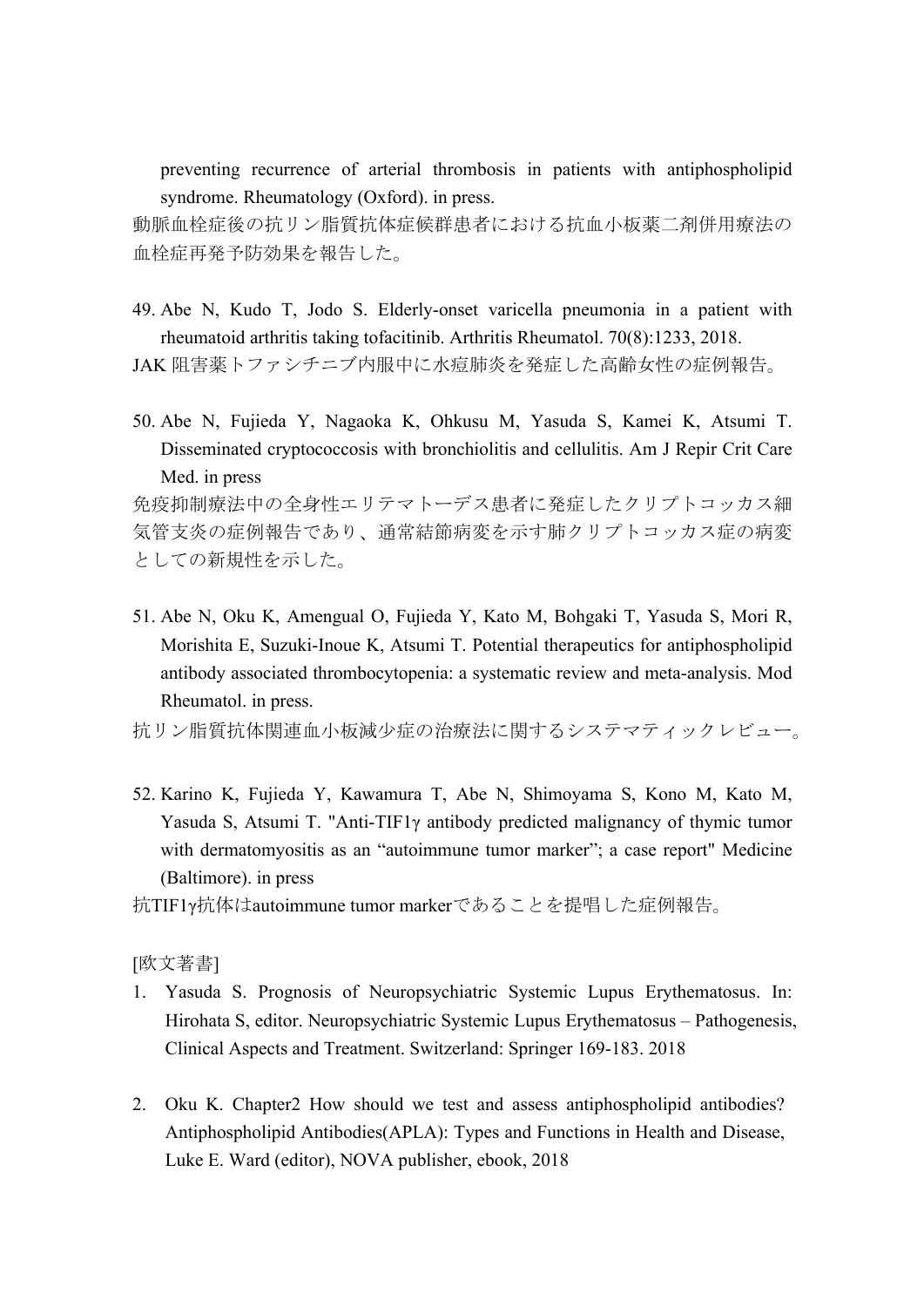3. Oku K, Amengual O, Otomo K, Atsumi T: Disease and Risk Measurement Criteria in APS. Antiphospholipid Score, in press (Erkan D and Lockshin M: Antiphospholipid Syndrome- Current Research Highlights and Clinical Insights, Springer Science and Business Media, Berlin(Germany)), 2018

[邦文著書]

- 1. 渥美達也:「Q52.シムジアについておしえてください、Q54.JAK 阻害薬はど のようなものかおしえてください」。126-34(松野博明、松原司 監修:ズ バッと答える関節リウマチ、日本医学出版、東京)(2018)
- 2. 渥美達也:「全身性エリテマトーデス」。119-28(田中良哉 企画:リウマチ・ 膠原病、最新医学社、大阪)(2018)
- 3. 堀田哲也、渥美達也:「APS (抗リン脂質抗体症候群)」。420-4 (丸藤哲 特 別編集:徹底ガイド DIC のすべて 2019-20、総合医学社、東京) (2018)
- 4. 保田晋助:「抗 GBM 病、低補体性蕁麻疹様血管炎」。(新臨床内科学第 10 版、 医学書院)印刷中
- 5. 保田晋助:「ミコフェノール酸モフェチル」。177-182(川畑仁人 編集:リ ウマチ・膠原病治療薬ハンドブック―エキスパートが教える極意―、文光堂、 東京)(2018)
- 6. 奥健志:「7. SLE の診断基準はどうなっている?」。(むかしの頭で診ていま せんか?膠原病診療をスッキリまとめました、南江堂)印刷中
- 7. 加藤将:「抗リン脂質抗体症候群」。(新臨床内科学第 10 版、医学書院)印刷 中
- 8. 中村浩之、渥美達也:「新しい抗リン脂質抗体」。148-50 (朝倉英策 編著: 臨床に直結する血栓止血学 改訂 2 版、中外医学社、東京)(2018)

[邦文論文・総説]

1. 渥美達也:「抗リン脂質抗体症候群」『腎と透析』、 84:572-578、2018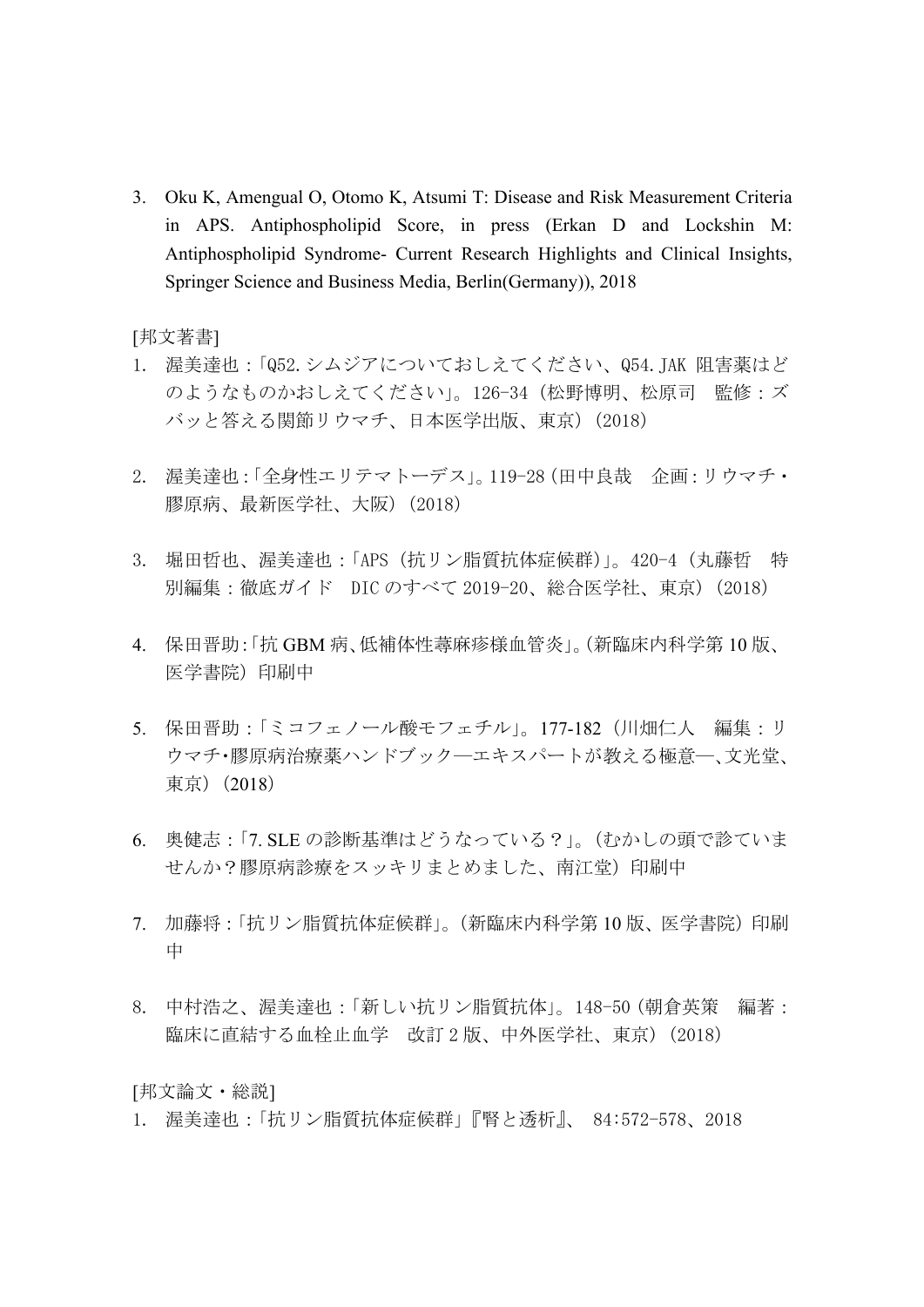- 2. 保田晋助:「膠原病を疑う血小板減少と鑑別診断」Medical Practice、 35(6):929-935、2018
- 3. 保田晋助:「T 細胞選択的共刺激調整薬のベストプラクティス」Clinical Calcium、28(5):668-676、2018
- 4. 保田晋助、堀田哲也、遠藤知之:「BAFF/BLyS」炎症と免疫、26(4):352-354、 2018
- 5. 保田晋助:「セルトリズマブ・ペゴルのエビデンス-C-EARLY に至るまで-」 リウマチ科、59(3):287-290、2018
- 6. 奥健志:「抗リン脂質抗体症候群の診断と治療」Medical Practice、35(7)、on submission
- 7. 奥健志:「Anifrolumab による SLE の治療」リウマチ科、60(5)、519-524、2018
- 8. 藤枝雄一郎、渥美達也:「特集 もっとうまくいく!病診連携の「伝え方」わ かりやすい診療情報提供書作成のコツ, 8. 抗リン脂質抗体症候群(疑い)」 臨床雑誌「内科」122 巻 3 号、 667-669、2018
- 9. 藤枝雄一郎、保田晋助:「中枢神経ループスと視神経脊髄炎における抗体の レパトワの共通性」リウマチ科 60(6)、2018
- 10. 藤枝雄一郎:「特集 clinical science 免疫機序による血栓・出血傾向の臨床, 抗リン脂質抗体症候群の臨床免疫学」炎症と免疫 27(1)、2018
- 11. 河野通仁、小池隆夫:「関節リウマチの診断はどのように行われるのか?」 インフォームドコンセントのための図説シリーズ 関節リウマチ 生物製 剤の正しい使い方とは?改訂版 医薬ジャーナル社、印刷中
- 12. 中村 浩之、奥 健志:「抗リン脂質抗体症候群による動静脈血栓」リウマチ 科、 59(5)、517-24、2018
- 13. 中村 浩之、渥美 達也:「新しい抗リン脂質抗体検査」臨床に直結する血栓 止血学. 148-150、2018